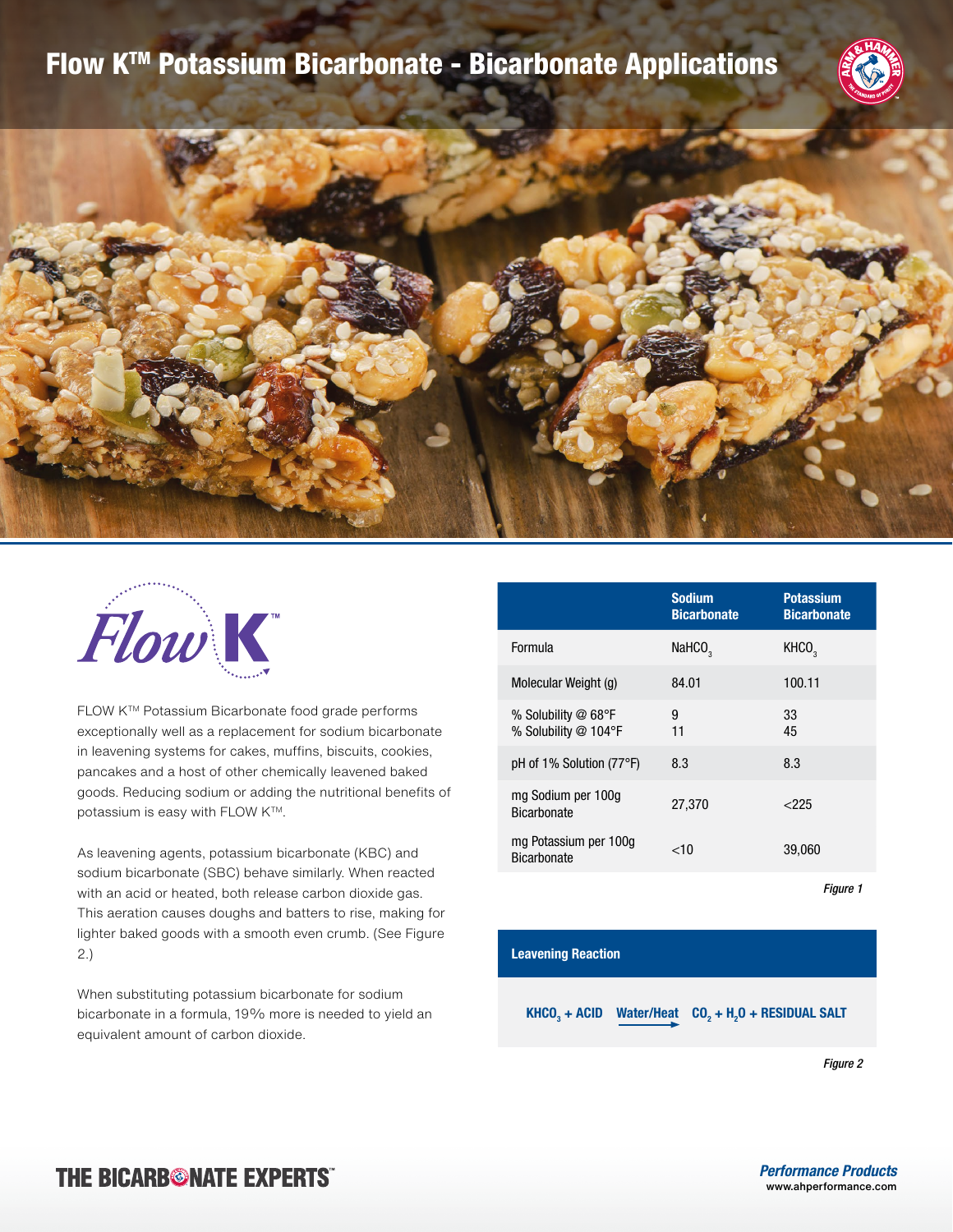

**KBC Neutralizing Values for Various Leavening Acids NV = Parts KBC / 100 Parts Acid**

|                        | NV <sub>KBC</sub> |
|------------------------|-------------------|
| <b>MCP Monohydrate</b> | 95                |
| Anhydrous MCP          | 99                |
| <b>SAPP</b>            | 86                |
| <b>SALP</b>            | 119               |
| <b>DCPD</b>            | 39                |
| <b>Fumaric Acid</b>    | 173               |
| <b>SAS</b>             | 124               |
| <b>Cream of Tartar</b> | 54                |
|                        |                   |

*Figure 3*

| Partial to Complete Replacement of SBC with KBC in Biscuits |                            |            |                       |                |
|-------------------------------------------------------------|----------------------------|------------|-----------------------|----------------|
| <b>Qualities</b>                                            | <b>Max</b><br><b>Score</b> | <b>SBC</b> | <b>SBC/KBC</b><br>1:1 | <b>KBC</b>     |
| <b>External</b>                                             | 50                         |            |                       |                |
| Volume                                                      | 10                         | 8          | 8.5                   | $\overline{7}$ |
| Symmetry                                                    | 10                         | 8          | 8                     | 7.75           |
| <b>Crust Color</b>                                          | 15                         | 2.75       | 2.75                  | 13             |
| Surface Character                                           | 15                         | 13         | 13                    | 3.25           |
| Internal:                                                   | 50                         |            |                       |                |
| Grain                                                       | 15                         | 12.5       | 12.5                  | 2.25           |
| Crumb Color                                                 | 10                         | 8          | 8                     | 8              |
| Taste                                                       | 10                         | 8          | 8                     | 8              |
| <b>Mouth Feel</b>                                           | 15                         | 13         | 13                    | 13             |
| <b>TOTAL SCORE</b>                                          | 100                        | 3.25       | 3.75                  | 2.25           |

*Figure 4 - Biscuit Evaluations - Potassium bicarbonate may be used to replace some or all of the sodium bicarbonate in baking powder biscuits.*

| <b>Full Substitution of SBC with KBC in Muffins</b> |                  |            |            |  |
|-----------------------------------------------------|------------------|------------|------------|--|
| <b>Qualities</b>                                    | <b>Max Score</b> | <b>SBC</b> | <b>KBC</b> |  |
| <b>External</b>                                     | 30               |            |            |  |
| Volume                                              | 10               | 8.5        | 8.5        |  |
| Symmetry                                            | 5                | 4          | 4          |  |
| <b>Crust Color</b>                                  | 10               | 8          | 8          |  |
| Peak & Spread                                       | 5                | 4          | 4          |  |
| Internal:                                           | 70               |            |            |  |
| Grain                                               | 10               | 8          | 8          |  |
| <b>Texture</b>                                      | 15               | 12         | 12         |  |
| <b>Crumb Color</b>                                  | 10               | 9          | 9          |  |
| Aroma                                               | 10               | 9          | 9          |  |
| Taste                                               | 15               | 13         | 13         |  |
| <b>Mouth Feel</b>                                   | 15               | 9          | 9          |  |
| <b>TOTAL SCORE</b>                                  | 100              | 4.5        | 84.5       |  |

*Figure 5 - Muffin Evaluations - Potassium bicarbonate may be used successfully to replace the sodium bicarbonate in muffins with no impact on physical or sensory characteristics.*